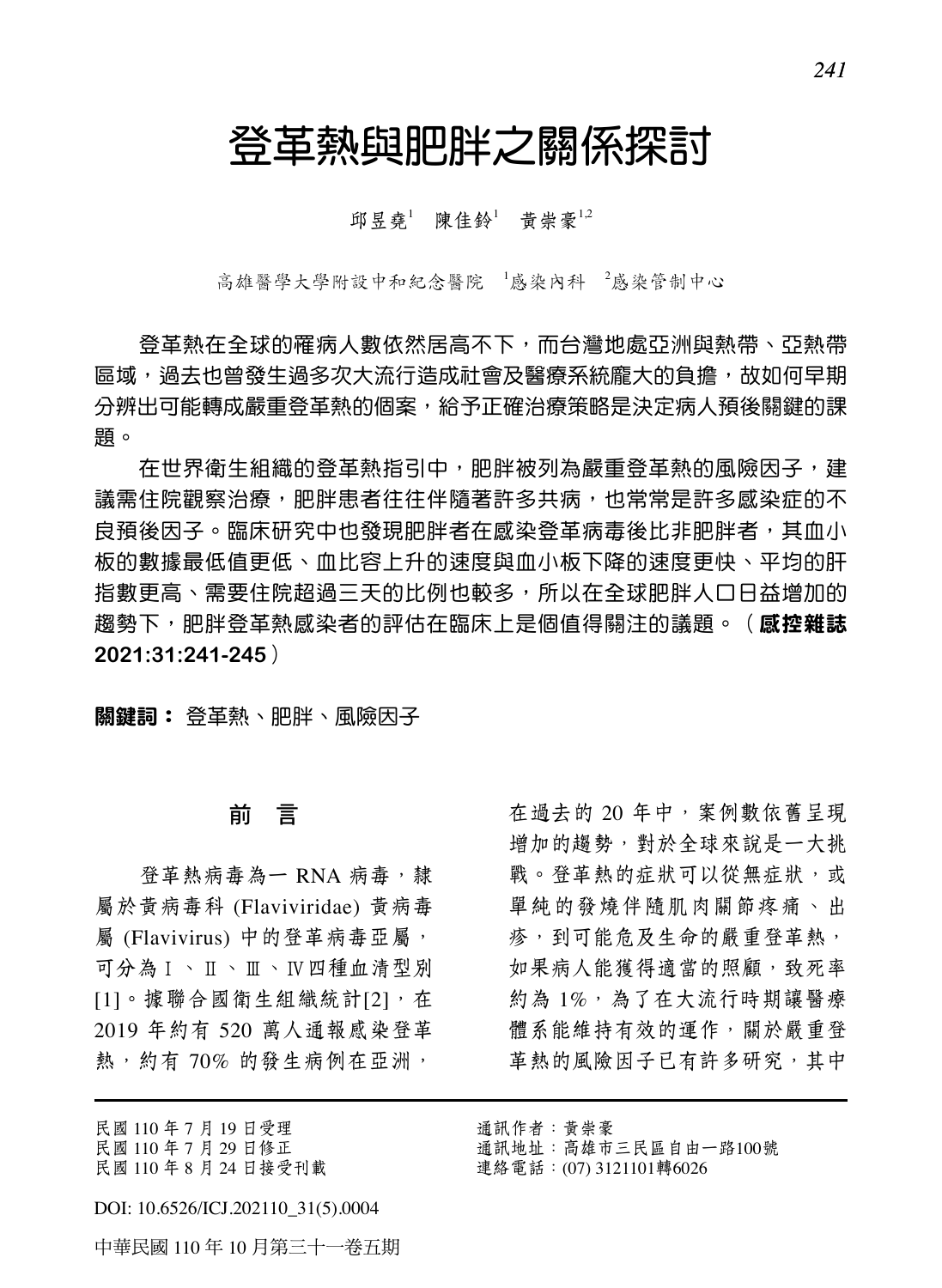之一就是肥胖 [3]。據聯合國衛生組 織統計,在 2016 約有 19 億的過重人 口,而其中 6.5 億人屬於肥胖,肥胖 病人往往有著許多的共病,使得肥胖 病人有更高的死亡率,這其中也包含 了感染症。有文獻指出肥胖的人比起 正常體重的人更容易獲得感染,且 更容易發生感染相關併發症[4]。為 此,吾人將在本文接下來的部分探討 登革熱與肥胖間的關係。

#### 肥胖與感染

肥胖與感染症的關係一直以來 都是科學家們頗感興趣的議題,從過 往的研究中我們了解到肥胖是一種 低度發炎的身體狀態,脂肪細胞能 分泌多種發炎介質包含了 TNF 感、 IL-1、IL-6,以及像瘦素 (Leptin) 和 脂聯素 (Adiponectin) 等激素,除了 造成身體發炎也同時影響了免疫反應 [5]。瘦素在人體中具有協助 B 細胞 成熟分化及調節 T 細胞的功能, 目 前研究發現,在肥胖的人體內對於瘦 素往往是有阻抗性的,這也意味著瘦 素對於肥胖者的作用比起體重正常者 較為減少,進而導致肥胖病人的後天 免疫系統在對抗病原體時不若正常體 重病人來的正常。這種現象在真實的 世界中也已經被多加描述,許多的研 究都曾觀察到肥胖的病人在感染症的 預後比起體重正常的病人來的差,甚 至肥胖病人更容易罹患某些感染症。 在 Matthew EF 等人的文章中提到肥

胖病人有著更高的機會獲得醫療照護 相關感染、手術部位感染、牙周疾 病、吸入性肺炎,同時在病情嚴重時 需進入加護病房照護治療情形下,其 肥胖病人也有著更高的死亡率[4]。 除了在細菌感染方面有此現象外,另 在病毒感染之間的關係也已被科學 家們觀察到。Maier HE 等人在一個 居家的觀察研究中發現,肥胖病人 排出 A 型流感病毒所需要的時間比 起正常體重的病人來得久,足足多 出了 42% 的時間,肥胖病人平均需 要 5.23 天才能完整將 A 型流感病毒 排出,相比之下,相同體重的病人 只需要平均約 3.68 天便能完成[6]。 而在 Green WD 等人的文章中指出即 便接種流感疫苗,肥胖病人比起正常 體重的病人血清中抗體下降速度更 快,發生類流感症狀的機會也多出兩 倍,以及得到流感後發生併發症機 會與死亡率更高[7]。此外,肥胖與 Coronavirus disease 2019 (COVID-19) 的關係也正被密切地研究著,Yang J 等人在文章中指出重症嚴重特殊性 肺炎 (COVID-19) 的病人其身體質量 指數 (body mass index, BMI) 比起輕 症的病人來得高,而肥胖的病人在感 染 COVID-19 後往往會有較差的預後 [8]。

#### 肥胖與登革熱

2009 年的世界衛生組織登革熱 診斷、治療與防治指引中將登革熱病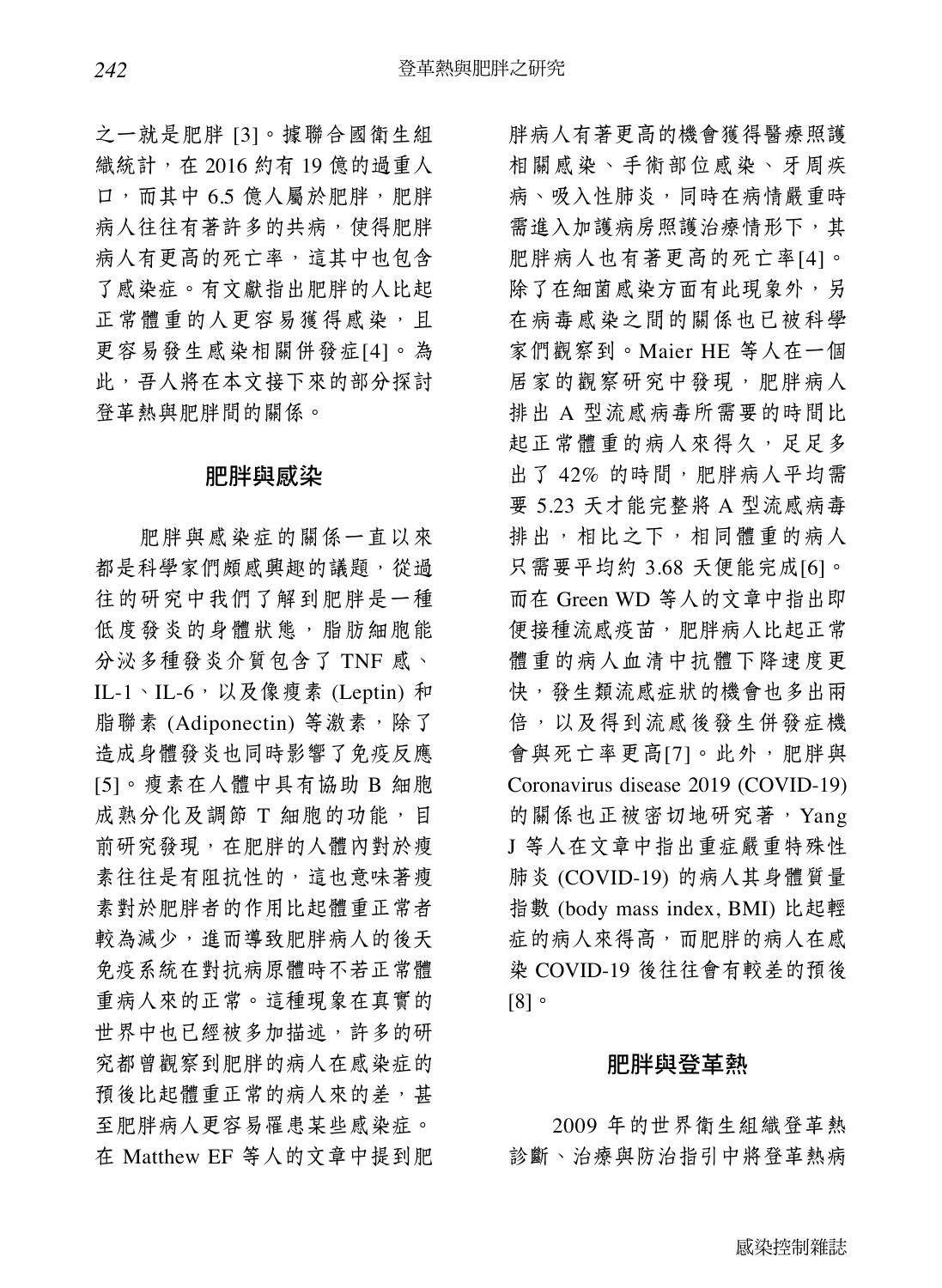人分為:登革熱不具警示徵象、登革 熱具警示徵象與嚴重登革熱[9]。目 前已知嚴重登革熱的風險因子包括: 不同血清型的登革病毒二次感染、糖 尿病、心血管疾病和高血壓等慢性疾 病、腹痛、持續嘔吐、出血徵兆等警 示徵象以及較高的肝臟酵素數值、快 速下降的血小板數量與上升的血比 容等檢驗數值[3,10]。而在處置方面 將病人分成 Group A、B、C 三個族 群,再根據各個族群給予量身訂做的 治療,其中,Group B 和 Group C 都 是建議需要住院接受治療的族群。具 警示徵象、有慢性病者、肥胖、老 年族群與孕婦等都被歸類在 Group B 中。在小鼠的動物實驗中,Christina C 等人發現在感染第二型登革熱的狀 況下,肥胖的小鼠比起體重正常的小 鼠會有更嚴重的併發症,包含:體重 下降與血小板低下[11]。而在 Rathore APS 等人的系統性回顧文獻中提到 糖尿病、高血壓及肥胖都是導致嚴重 登革熱的風險因子[3]。此外,Bella K 等人在一個小型規模病例對照研究 中發現:相較體重正常的小孩,肥胖 者有較高風險會發展成登革休克症候 群,同時也提出肥胖是登革出血熱的 風險因子[12]。而該論點也在更大規 模的統合分析文章中看到類似的結 果,如: Zulkipli MS 等人的研究指 出在感染登革熱的小孩族群中,肥胖 者比起正常體重者進展成嚴重登革熱 的風險多出 38% [13]。比起肥胖孩童 與登革熱之嚴重程度的探討,成人肥

胖與登革熱嚴重度的研究數量非常 少。在馬來西亞一篇同時收錄了感染 登革熱住院的成人與孩童的回溯性研 究中,Tan VPK 等人發現肥胖的登革 熱患者有更高的血比容、更低的血小 板數目、更高的天門冬胺酸轉胺酶 (Glutamic Oxaloacetic Transaminase) 與丙胺酸轉胺酶 (Glutamic Pyruvic Transaminase) 數值,顯示出肥胖者在 感染登革熱病毒後有著較嚴重的臨床 表徵[14]。

有鑒於肥胖是造成嚴重登革熱 的風險因子之一,其分子層面的機轉 也是科學家們急欲了解的,目前的 研究認為肥胖會降低體內 Adenosine Monophosphate (AMP)-Activated Protein Kinase (AMPK) 的活性造成脂 質堆積在細胞的內質網,而此一現象 可能會促進登革病毒複製。此外,肥 胖個案身體中的發炎介質與活性氧化 物 (Reactive oxygen species, ROS) 可 能對血管內皮造成傷害,當被登革病 **毒感染時,更易造成血漿滲漏,使得** 嚴重度增加[15]。此一假設似乎可解 釋肥胖登革熱病人之嚴重度較正常體 重者來的嚴重,不過還需要更進一步 的研究來證實。

#### 結 語

肥胖患者常伴隨著許多共病,造 成個人健康傷害與社會醫療負擔,同 時也易得到許多感染症及相關嚴重併 發症。嚴重登革熱的風險因子包括: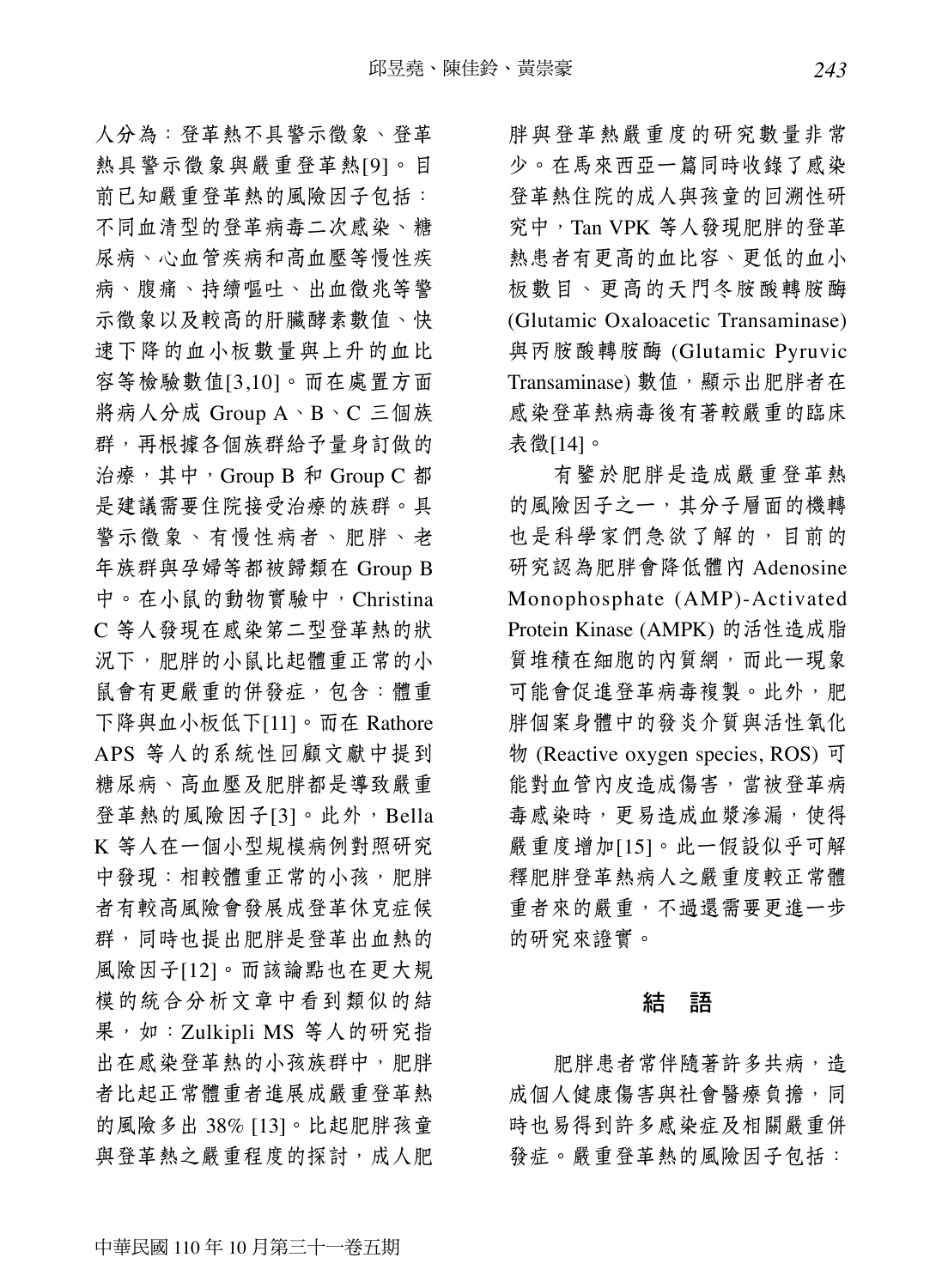不同血清型的登革病毒二次感染、糖 尿病、心血管疾病、高血壓等慢性疾 病及腹痛、持續嘔吐、出血徵兆等警 示徵象、較高的肝臟酵素及血比容、 血小板數量快速下降等檢驗數值。然 而,目前國際探討肥胖與登革熱的相 關性之族群仍以未成年人居多,所以 肥胖對成年登革熱病人的影響是否不 同仍需要更多研究探討,也是學界必 須努力的目標。

### 參考文獻

- 1. 衛生福利部疾病管制署 (2021,07 月 15 日)。 登革熱。摘自 https://www.cdc.gov.tw/Disease/ SubIndex/WYbKe3aE7LiY5gb-eA8PBw
- 2. World Health Organization (2021, July 15). Available https://www.who.int/news-room/factsheets/detail/dengue-and-severe-dengue
- 3. Rathore APS, Farouk FS, John ALS: Risk factors and biomarkers of severe dengue. Curr Opin Virol 2020;43:1-8.
- 4. Matthew EF, Maria K: Obesity and infection. Lancet Infect Dis 2006;6:438-46.
- 5. Michalakis K, Ilias I: SARS-CoV-2 infection and obesity: Common inflammatory and metabolic aspects. Diabetes Metab Syndr 2020;14:469-71.
- 6. Maier HE, Lopez R, Sanchez N, et al: Obesity increases the duration of influenza A virus shedding in adults. J Infect Dis 2018;218:1378-82.
- 7. Green WD, Beck MA: Obesity impairs the

adaptive immune response to influenza virus. Ann Am Thorac Soc 2017;14(Supplement\_5):S406-9.

- 8. Yang J, Hu J, Zhu C: Obesity aggravates COVID-19: a systematic review and metaanalysis. J Med Virol 2021;93:257-61.
- 9. World Health Organization: Dengue Guidelines for Diagnosis, Treatment, Prevention and Control. 3rd ed. Geneva: World Health Organization. 2009:25-53.
- 10. Moustafa AH, Marwan AB, Turki SA, et al: Risk factors and predictors of severe dengue in saudi population in jeddah, western saudi arabia: a retrospective study. Am J Trop Med Hyg 2020;102:613-21.
- 11. Christina C, Tyler AB, Shamima A, et al: Nutritional status impacts dengue virus infection in mice. BMC Biology 2020;18:106.
- 12. Kurnia B, Suryawan IWB: The association between obesity and severity of dengue hemorrhagic fever in children at wangaya general hospital. Open Access Maced J Med Sci 2019;7:2444-6.
- 13. Zulkipli MS, Dahlui M, Jamil N, et al: The association between obesity and dengue severity among pediatric patients: a systematic review and meta-analysis. PLoS Negl Trop Dis 2018;12:e0006263
- 14. Tan VPK, Ngim CF, Lee EZ, et al: The association between obesity and dengue virus (DENV) infection in hospitalised patients. PLoS One 2018;13:e0200698.
- 15. Gallagher P, Chan KR, Rivino L, et al: The association of obesity and severe dengue: possible pathophysiological mechanisms. J Infect 2020;81:10-6.